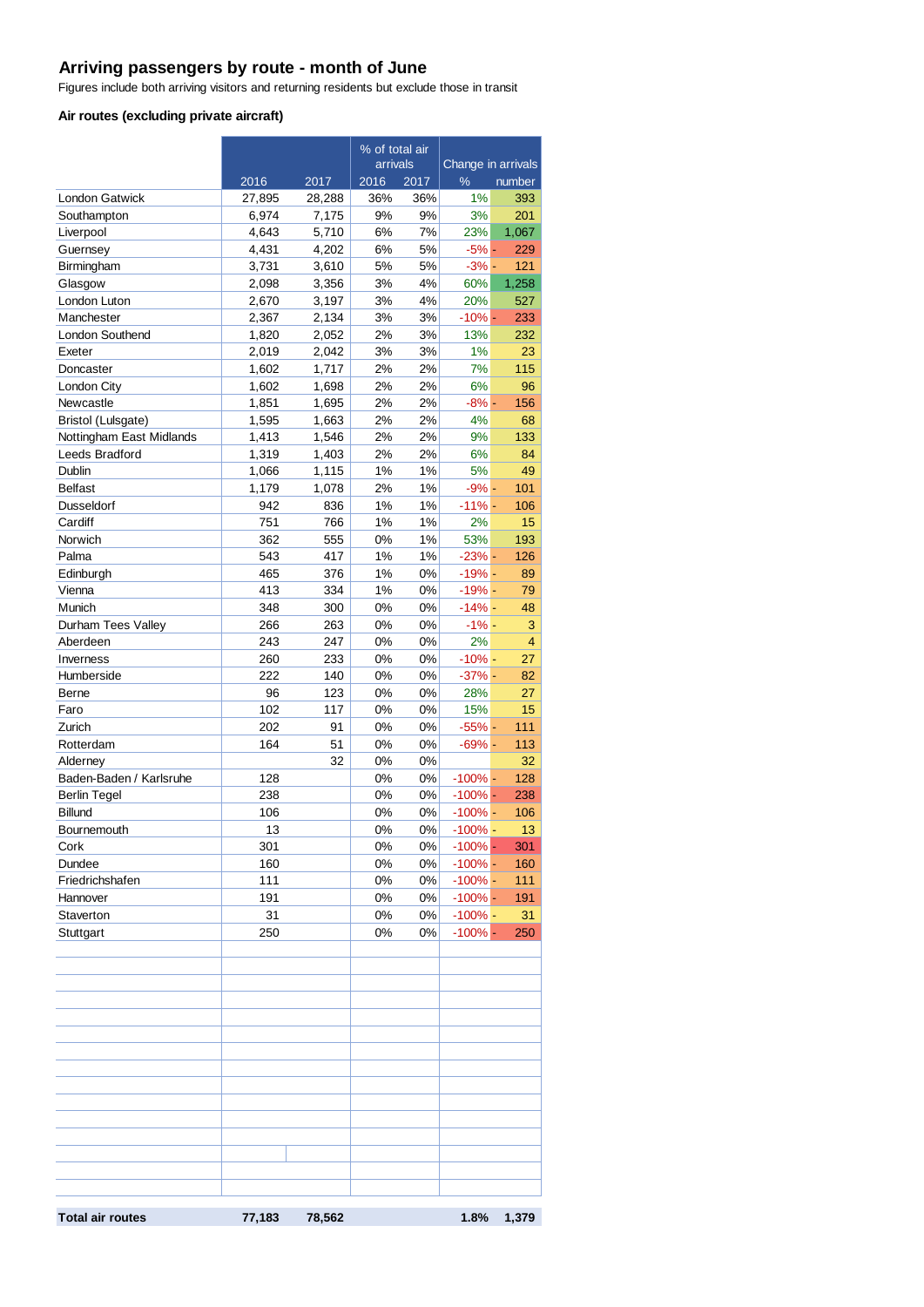# **Arriving passengers by route - month of June**

Figures include both arriving visitors and returning residents but exclude those in transit

### **Sea routes**

|                    |        |        | % of total sea<br>arrivals |       | Change in arrivals |        |
|--------------------|--------|--------|----------------------------|-------|--------------------|--------|
|                    | 2016   | 2017   | 2016                       | 2017  | $\%$               | number |
| St Malo            | 25,077 | 23,539 | 53%                        | 52%   | $-6% -$            | 1,538  |
| Poole              | 6,866  | 6,406  | 14%                        | 14%   | $-7\%$ -           | 460    |
| Guernsey           | 5,399  | 4,983  | 11%                        | 11%   | $-8\%$ -           | 416    |
| Granville          | 2,687  | 2,813  | 6%                         | 6%    | 5%                 | 126    |
| Visiting Yachtsmen | 2,489  | 2,449  | 5%                         | 5%    | $-2\%$ -           | 40     |
| Carteret           | 1,617  | 2,035  | 3%                         | 5%    | 26%                | 418    |
| Sark               | 1,263  | 1,835  | 3%                         | 4%    | 45%                | 572    |
| Portsmouth         | 1,510  | 911    | 3%                         | 2%    | $-40% -$           | 599    |
| Cruise Ships       | 455    |        | 1%                         | $0\%$ | $-100\%$ -         | 455    |
|                    |        |        |                            |       |                    |        |
|                    |        |        |                            |       |                    |        |

| Total sea routes | 47,363 44,971 | $-5.1\% - 2,392$ |  |
|------------------|---------------|------------------|--|
|                  |               |                  |  |

## **Air and Sea combined**

|                              |         |         | share of |      | arrivals by air   Change in arrivals |                      |
|------------------------------|---------|---------|----------|------|--------------------------------------|----------------------|
|                              | 2016    | 2017    | 2016     | 2017 | $\%$                                 | number               |
| Total arrivals (air and sea) | 124.546 | 123.533 | 62%      | 64%  |                                      | $-0.8\%$ - 1.013 $ $ |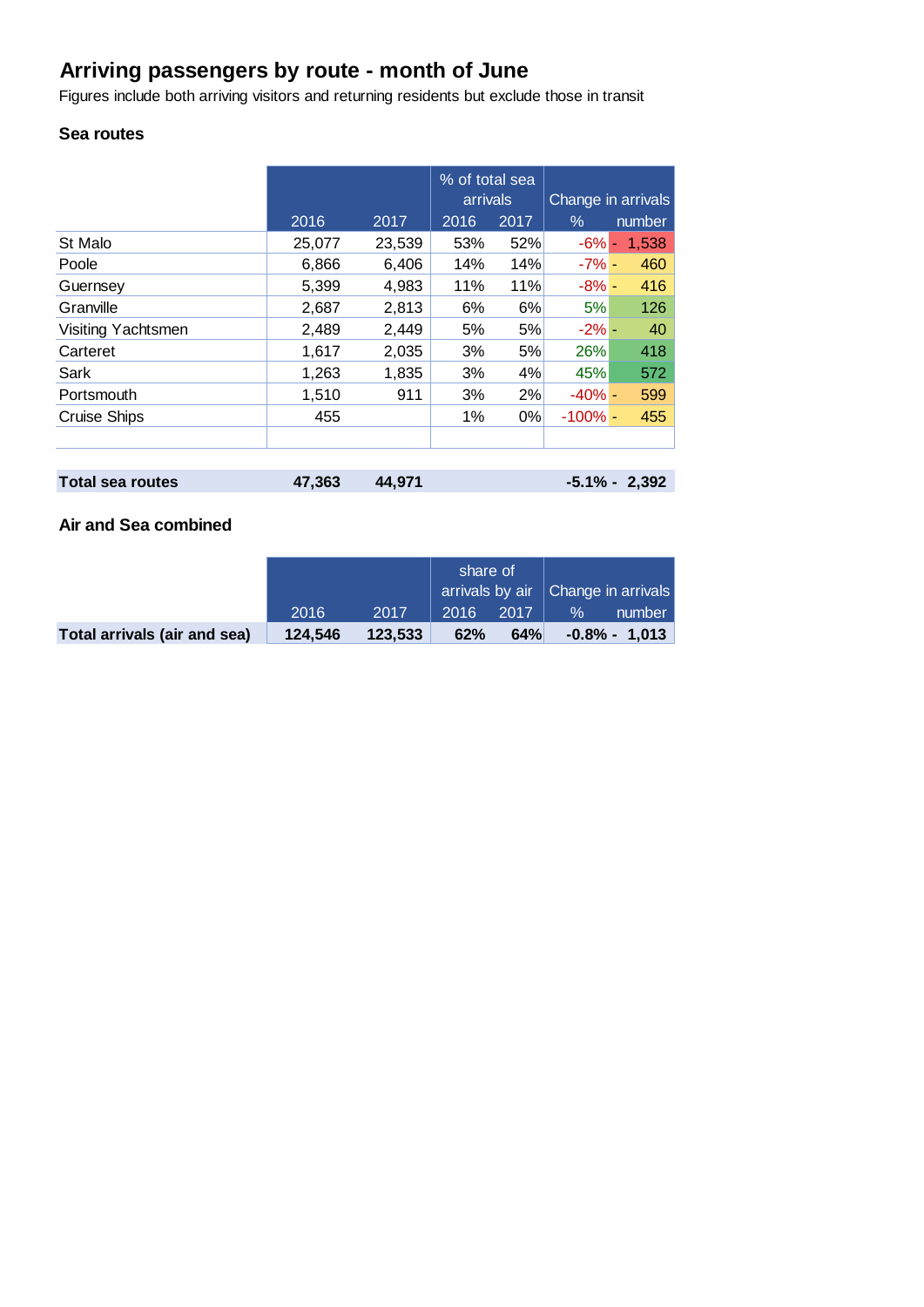## **Arriving passengers by route - Year-to-date 2017**

Figures include both arriving visitors and returning residents but exclude those in transit

#### **Air routes (excluding private aircraft)**

|                          |                |                | % of total air |          | Change in  |                |
|--------------------------|----------------|----------------|----------------|----------|------------|----------------|
|                          |                |                | arrivals       |          |            | arrivals       |
|                          | 2016           | 2017           | 2016           | 2017     | $\%$       | number         |
| London Gatwick           | 153,301        | 156,482        | 42%            | 42%      | 2%         | 3,181          |
| Southampton              | 39,590         | 38,190         | 11%            | 10%      | $-4%$ -    | 1,400          |
| Liverpool                | 23,999         | 30,909         | 7%             | 8%       | 29%        | 6,910          |
| Guernsey                 | 27,215         | 22,453         | 7%<br>5%       | 6%<br>4% | $-17%$ $-$ | 4,762          |
| Birmingham               | 17,466         | 16,191         |                |          | $-7\%$ -   | 1,275          |
| London Luton             | 7,643<br>8,480 | 11,551         | 2%<br>2%       | 3%<br>3% | 51%<br>31% | 3,908<br>2,587 |
| Glasgow<br>Exeter        | 10,418         | 11,067         | 3%             | 3%       | 3%         | 344            |
| Manchester               | 12,327         | 10,762         | 3%             | 2%       | $-29%$ $-$ | 3,575          |
| London City              | 10,242         | 8,752<br>8,492 | 3%             | 2%       | $-17%$ -   | 1,750          |
| Nottingham East Midlands | 4,987          | 8,113          | 1%             | 2%       | 63%        | 3,126          |
| Doncaster                | 5,556          | 6,445          | 2%             | 2%       | 16%        | 889            |
| Bristol (Lulsgate)       | 7,208          | 6,336          | 2%             | 2%       | $-12%$     | 872            |
| Newcastle                | 4,625          | 5,058          | 1%             | 1%       | 9%         | 433            |
| <b>London Southend</b>   | 3,936          | 4,708          | 1%             | 1%       | 20%        | 772            |
| <b>Belfast</b>           | 3,022          | 3,506          | 1%             | 1%       | 16%        | 484            |
| Cardiff                  | 3,537          | 3,484          | 1%             | 1%       | $-1% -$    | 53             |
| Dublin                   | 3.204          | 2,724          | 1%             | 1%       | $-15% -$   | 480            |
| Madeira                  | 2,822          | 2,657          | 1%             | 1%       | $-6% -$    | 165            |
| Dusseldorf               | 1,816          | 2,059          | 0%             | 1%       | 13%        | 243            |
| Leeds Bradford           | 1,711          | 2,014          | 0%             | 1%       | 18%        | 303            |
| Tenerife                 | 1,099          | 1,377          | 0%             | 0%       | 25%        | 278            |
| Norwich                  | 683            | 1,101          | 0%             | 0%       | 61%        | 418            |
| Geneva                   | 2,069          | 945            | 1%             | 0%       | $-54%$     | 1,124          |
| Palma                    | 637            | 639            | 0%             | 0%       | 0%         | $\overline{2}$ |
| Aberdeen                 | 478            | 488            | 0%             | 0%       | 2%         | 10             |
| Edinburgh                | 633            | 474            | 0%             | 0%       | $-25%$     | 159            |
| Vienna                   | 486            | 430            | 0%             | $0\%$    | $-12%$     | 56             |
| Durham Tees Valley       | 407            | 405            | 0%             | 0%       | $0% -$     | 2              |
| Humberside               | 454            | 390            | 0%             | 0%       | $-14%$     | 64             |
| Berne                    | 224            | 345            | 0%             | 0%       | 54%        | 121            |
| Munich                   | 625            | 300            | 0%             | 0%       | $-52%$     | 325            |
| Inverness                | 260            | 241            | 0%             | 0%       | $-7% -$    | 19             |
| Friedrichshafen          | 186            | 210            | 0%             | $0\%$    | 13%        | 24             |
| Zurich                   | 315            | 202            | 0%             | 0%       | $-36%$     | 113            |
| Bournemouth              | 114            | 148            | 0%             | 0%       | 30%        | 34             |
| Frankfurt Main           | $\frac{1}{2}$  | 147            | 0%             | 0%       |            | 147            |
| Bremen                   | 132            | 145            | 0%             | 0%       | 10%        | 13             |
| Dresden                  | 145            | 144            | 0%             | $0\%$    | $-1%$ -    | 1              |
| Porto                    |                | 138            | 0%             | 0%       |            | 138            |
| Cork                     | 483            | 136            | 0%             | 0%       | $-72%$ -   | 347            |
| Rotterdam                | 398            | 127            | 0%             | 0%       | $-68%$     | 271            |
| Newquay                  |                | 119            | 0%             | $0\%$    |            | 119            |
| Faro                     | 102            | 117            | 0%             | 0%       | 15%        | 15             |
| Kassel                   |                | 84             | 0%             | $0\%$    |            | 84             |
| Alderney                 |                | 81             | 0%             | 0%       |            | 81             |
| Rennes                   | 125            | 11             | 0%             | 0%       | $-91%$     | 114            |
| Madrid                   |                | 4              | 0%             | $0\%$    |            | 4              |
| <b>Billund</b>           | 127            |                | 0%             | 0%       | $-100\%$ - | 127            |
| Stuttgart                | 548            |                | 0%             | 0%       | $-100\%$ - | 548            |
| Baden-Baden / Karlsruhe  | 128            |                | 0%             | 0%       | $-100\%$ - | 128            |
| <b>Berlin Tegel</b>      | 340            |                | 0%             | 0%       | $-100%$    | 340            |
| <b>Brest</b>             | 146            |                | 0%             | $0\%$    | $-100\%$ - | 146            |
| Dundee                   | 160            |                | 0%             | 0%       | $-100\%$ - | 160            |
| Erfurt                   | 137            |                | 0%             | 0%       | $-100\%$ - | 137            |
| Hannover                 | 427            |                | 0%             | 0%       | $-100\%$ - | 427            |
| Lubeck                   | 142            |                | 0%             | 0%       | $-100\%$ - | 142            |
| Odense                   | 59             |                | 0%             | 0%       | $-100%$    | 59             |
| Staverton                | 48             |                | 0%             | 0%       | $-100%$    | 48             |

**Total air routes 365,422 370,901 1.5% 5,479**